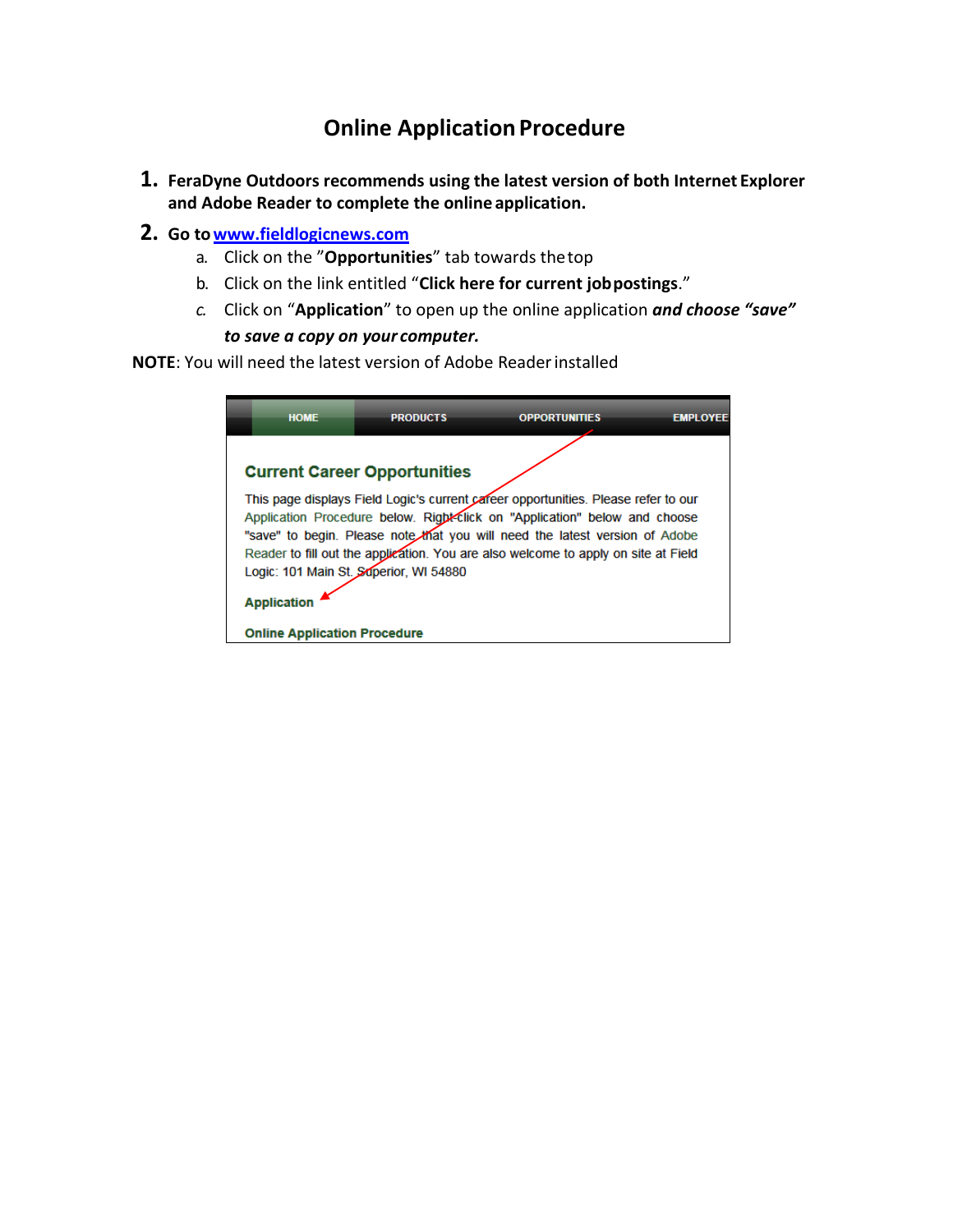**3. Open the application. You should now see a screen similar to the following. Begin to fill out the application as normal.**

| OUTDOORS LLC<br>JOHN WALIZZY BLOCK. ELEVANING D.<br>Achieves Manufacturer (1973-100 Shooter<br>Huntage Hostzt more (2) Hammed | conditional<br>offer<br>of<br>testing negative for illegal substances. | FeraDyne Outdoors is committed to providing a drug-free, healthful and safe workplace.<br>All prospective employees will be asked to submit to Non-DOT DRUG SCREENING once a<br>employment<br>has<br>been<br>extended<br>and<br>accepted.<br>An offer of employment by FeraDyne Outdoors is contingent on the prospective employee |
|-------------------------------------------------------------------------------------------------------------------------------|------------------------------------------------------------------------|------------------------------------------------------------------------------------------------------------------------------------------------------------------------------------------------------------------------------------------------------------------------------------------------------------------------------------|
|                                                                                                                               |                                                                        |                                                                                                                                                                                                                                                                                                                                    |
|                                                                                                                               |                                                                        |                                                                                                                                                                                                                                                                                                                                    |
|                                                                                                                               |                                                                        | Employment Application-Must be submitted by email to jobopps@fieldlogic.com or to 1230 Poplar Avenue Superior, WI 54880                                                                                                                                                                                                            |
|                                                                                                                               | <b>Applicant Information</b>                                           | Please complete entire application & questionnaire. Incomplete submissions will NOT be considered.                                                                                                                                                                                                                                 |
| Full Name:                                                                                                                    |                                                                        | Date:                                                                                                                                                                                                                                                                                                                              |
| Last                                                                                                                          | First                                                                  | ML                                                                                                                                                                                                                                                                                                                                 |
| Address:<br><b>Street Address</b>                                                                                             |                                                                        | Apartment/Unit #                                                                                                                                                                                                                                                                                                                   |
|                                                                                                                               |                                                                        |                                                                                                                                                                                                                                                                                                                                    |
| City                                                                                                                          |                                                                        | <b>State</b><br><b>ZIP Code</b>                                                                                                                                                                                                                                                                                                    |
| Phone:                                                                                                                        |                                                                        | E-mail Address:                                                                                                                                                                                                                                                                                                                    |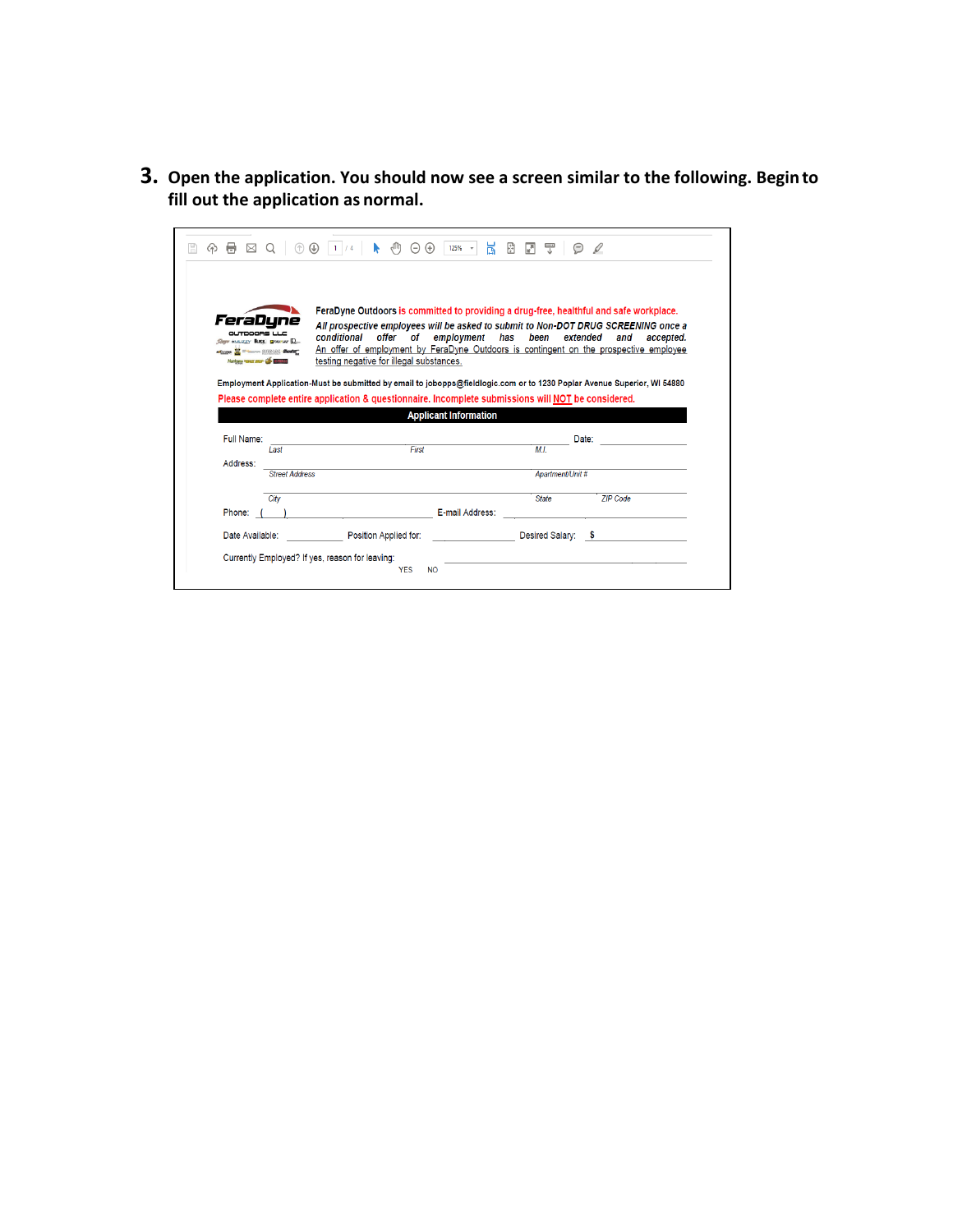**4. Once you get towards the bottom, you will be required to construct a digital signature. To do so, click on the Signature field to begin theprocess.**



## **5. This will bring up the followingscreen.**

- a. Select "A new digital ID I want to create now" and click next**(recommended)**
- b. If you have an existing digital ID, select "My existing digital ID from:" Then select where you have it located.

| <b>Add Digital ID</b>                              |                       |
|----------------------------------------------------|-----------------------|
| I want to sign this document using:                |                       |
| $\bigcirc$ My existing digital ID from:            |                       |
| ◎ A file                                           |                       |
| $\bigcirc$ A roaming digital ID stored on a server |                       |
| $\bigcirc$ A device connected to this computer     |                       |
|                                                    |                       |
| Cancel                                             | $N$ ext ><br>$<$ Back |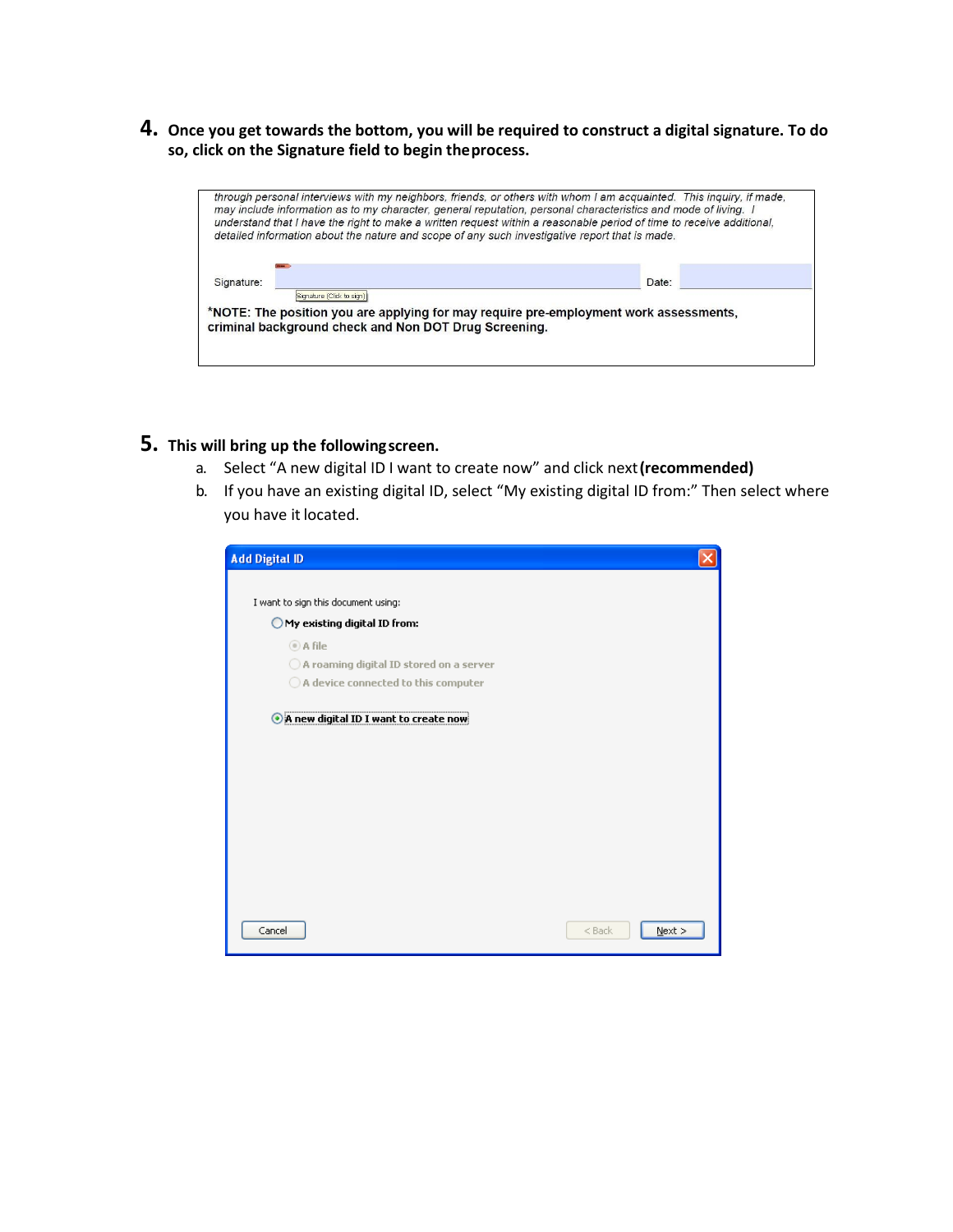**6. Next select "New PKCS#12 digital ID file", then clicknext.**

| <b>Add Digital ID</b>                                                                                                                                                                                                                                                 |  |  |
|-----------------------------------------------------------------------------------------------------------------------------------------------------------------------------------------------------------------------------------------------------------------------|--|--|
|                                                                                                                                                                                                                                                                       |  |  |
| Where would you like to store your self-signed digital ID?                                                                                                                                                                                                            |  |  |
| New PKCS#12 digital ID file                                                                                                                                                                                                                                           |  |  |
| Creates a new password protected digital ID file that uses the standard PKCS#12 format. This<br>common digital ID file format is supported by most security software applications, including major<br>web browsers. PKCS#12 files have a .pfx or .p12 file extension. |  |  |
| <b>Windows Certificate Store</b>                                                                                                                                                                                                                                      |  |  |
| Your digital ID will be stored in the Windows Certificate Store where it will also be available to other<br>Windows applications. The digital ID will be protected by your Windows login.                                                                             |  |  |
|                                                                                                                                                                                                                                                                       |  |  |
|                                                                                                                                                                                                                                                                       |  |  |
|                                                                                                                                                                                                                                                                       |  |  |
|                                                                                                                                                                                                                                                                       |  |  |
|                                                                                                                                                                                                                                                                       |  |  |
|                                                                                                                                                                                                                                                                       |  |  |
|                                                                                                                                                                                                                                                                       |  |  |
| Cancel<br>$<$ Back<br>$Next$ >                                                                                                                                                                                                                                        |  |  |

**7. Fill out all the information as accurately as possible. This information will be tied to your digital signature to prove who you are. Then clicknext.**

| <b>Add Digital ID</b>                                                                   |                                        |          |              |  |
|-----------------------------------------------------------------------------------------|----------------------------------------|----------|--------------|--|
| Enter your identity information to be used when generating the self-signed certificate. |                                        |          |              |  |
| Name (e.g. John Smith):                                                                 | John Smith                             |          |              |  |
| Organizational Unit:                                                                    | x unit                                 |          |              |  |
| Organization Name:                                                                      | $x$ organization                       |          |              |  |
| Email Address:                                                                          | x@x.com                                |          |              |  |
| Country/Region:                                                                         | US - UNITED STATES                     |          | $\checkmark$ |  |
| Enable Unicode Support                                                                  |                                        |          |              |  |
| Key Algorithm:                                                                          | 1024-bit RSA                           |          |              |  |
| Use digital ID for:                                                                     | Digital Signatures and Data Encryption |          |              |  |
|                                                                                         |                                        |          |              |  |
|                                                                                         |                                        |          |              |  |
| Cancel                                                                                  |                                        | $<$ Back | $N$ ext >    |  |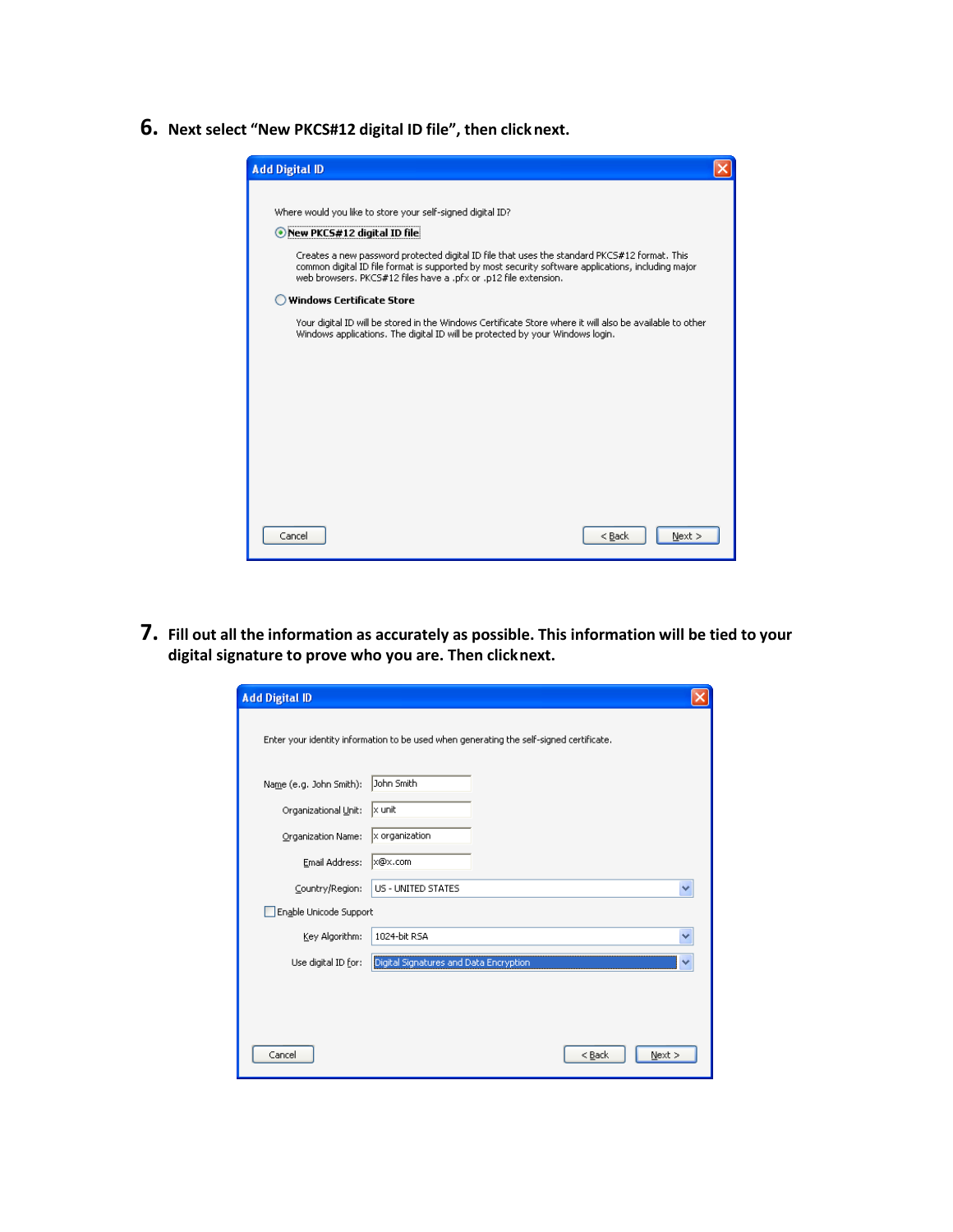- **8. Next click browse and select a location you will not forget on your computer. The location you pick is where your secure digital signature will be stored. You then can use this signature over again any time you fill out an online secureform.**
	- a. Then type in a secure password for your digital signature. Then clickfinish.

| <b>Add Digital ID</b>                                                                                                                                                                                                                                                                                                                                  |        |  |
|--------------------------------------------------------------------------------------------------------------------------------------------------------------------------------------------------------------------------------------------------------------------------------------------------------------------------------------------------------|--------|--|
| Enter a file location and password for your new digital ID file. You will need the password when you use<br>the digital ID to sign or decrypt documents. You should make a note of the file location so that you can<br>copy this file for backup or other purposes. You can later change options for this file using the Security<br>Settings dialog. |        |  |
| File Name:                                                                                                                                                                                                                                                                                                                                             |        |  |
| C:\Documents and Settings\tom\Desktop\JohnSmith.pfx                                                                                                                                                                                                                                                                                                    | Browse |  |
| Password:<br>********<br>Confirm Password:                                                                                                                                                                                                                                                                                                             |        |  |
| ********                                                                                                                                                                                                                                                                                                                                               |        |  |
|                                                                                                                                                                                                                                                                                                                                                        |        |  |
|                                                                                                                                                                                                                                                                                                                                                        |        |  |
| Cancel<br>$<$ Back                                                                                                                                                                                                                                                                                                                                     | Finish |  |

**9. This will then bring up the Sign Document window. Type in your password for youdigital signature, and clicksign.**

| <b>Sign Document</b>                                                   |                                                                                                                                                       |   |
|------------------------------------------------------------------------|-------------------------------------------------------------------------------------------------------------------------------------------------------|---|
| John Smith <x@x.com><br/>Sign As:<br/>********<br/>Password:</x@x.com> |                                                                                                                                                       |   |
| Certificate Issuer: John Smith                                         | Info                                                                                                                                                  |   |
|                                                                        | <b>Standard Text</b><br>Appearance:                                                                                                                   |   |
| John<br>Smith                                                          | Digitally signed by John Smith<br>DN: cn=John Smith, o=x<br>organization, ou=x unit,<br>email=x@x.com, c=US<br>Date: 2009.01.28 14:25:02<br>$-06'00'$ | σ |
| Lock Document After Signing                                            |                                                                                                                                                       |   |
|                                                                        | Cancel<br>Sign                                                                                                                                        |   |